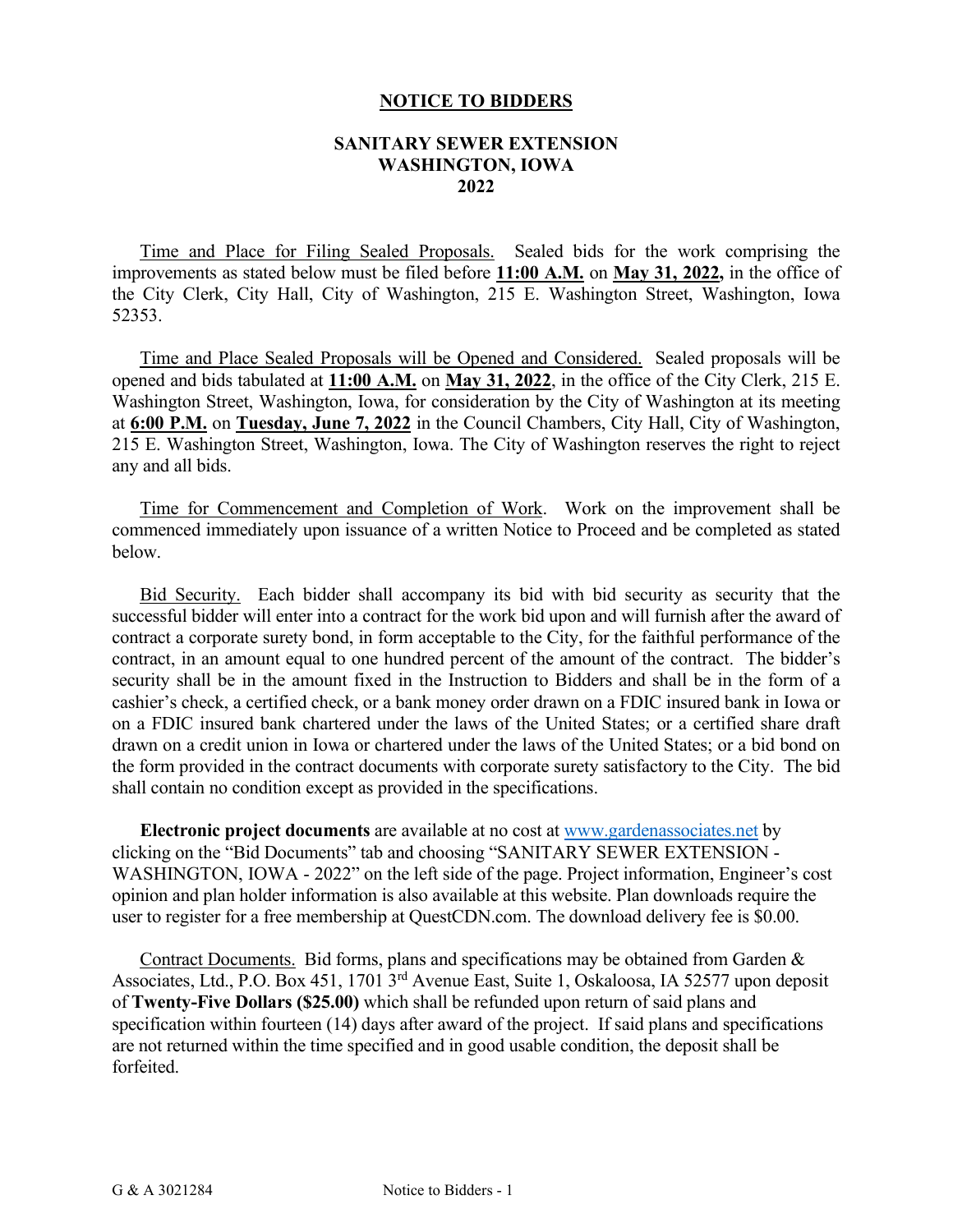Preference of Products and Labor. Preference shall be given to domestic construction materials by the contractor, subcontractors, materialmen, and suppliers in performance of the contract and, further, by virtue of statutory authority, preference will be given to products and provisions grown and coal produced within the State of Iowa, and to Iowa domestic labor, to the extent lawfully required under Iowa statutes.

In accordance with Iowa statutes, a resident bidder shall be allowed a preference as against a nonresident bidder from a state or foreign country if that state or foreign country gives or requires any preference to bidders from that state or foreign country, including but not limited to any preference to bidders, the imposition of any type of labor force preference, or any other form of preferential treatment to bidders or laborers from that state or foreign country. The preference allowed shall be equal to the preference given or required by the state or foreign country in which the nonresident bidder is a resident. In the instance of a resident labor force preference, a nonresident bidder shall apply the same resident labor force preference to a public improvement in this state as would be required in the construction of a public improvement by the state or foreign country in which the nonresident bidder is a resident

General Nature of Improvement. The work generally consists of the following:

Trench Foundation – 20 TONS; Sanitary Sewer Gravity Main, Trenched, 8" – 16 LF; Sanitary Sewer Gravity Main, Trenchless, 8" – 510 LF; Manhole, SW-301, 48" Dia. – 2 EA; Connection to Existing Manhole – 1 EA; Hydraulic Seeding, Seeding, Fertilizing, and Mulching – Lump Sum; Mobilization – Lump Sum.

Building materials, supplies, and equipment incorporated into said improvement are exempt from Iowa Department of Revenue and Finance sales tax and any applicable local option sales tax and school infrastructure local option sales tax pursuant to Iowa Code Sections: 422.42 (15) & (16), and 422.47 (5). Bidder shall not include payment of Iowa sales tax in Bid. Jurisdiction will provide Purchasing Agent Authorization Letter and Designated Exempt Entity Iowa Construction Sales Tax Exemption Certificate. Contractor will coordinate sales tax exempt purchases with subcontractors and material and equipment suppliers. Contractor will maintain records identifying the materials purchased sales tax exempt and will maintain records verifying the use of said materials on said improvement.

Payment to the Contractor for said improvements will be made in monthly estimates and one final payment. Monthly estimates will be equivalent to ninety-five percent (95%) of the contract value of the work completed during the preceding calendar month. Such monthly payment will in no way be construed as an act of acceptance for any part of the work partially or totally.

Final payment to the Contractor will be made no earlier than thirty (30) days from and after final acceptance of the work by the Jurisdiction. Before final payment is made, the Contractor shall file with the Jurisdiction lien waivers from material suppliers and/or subcontractors showing that they were paid in full for materials supplied and/or work performed on the project.

Liquidated damages in the amount of **Seven Hundred Fifty Dollars (\$750.00)** per working day will be assessed for each day that the work shall remain uncompleted after the end of the contract period with due allowance for extension of contract period due to conditions beyond the control of the Contractor.